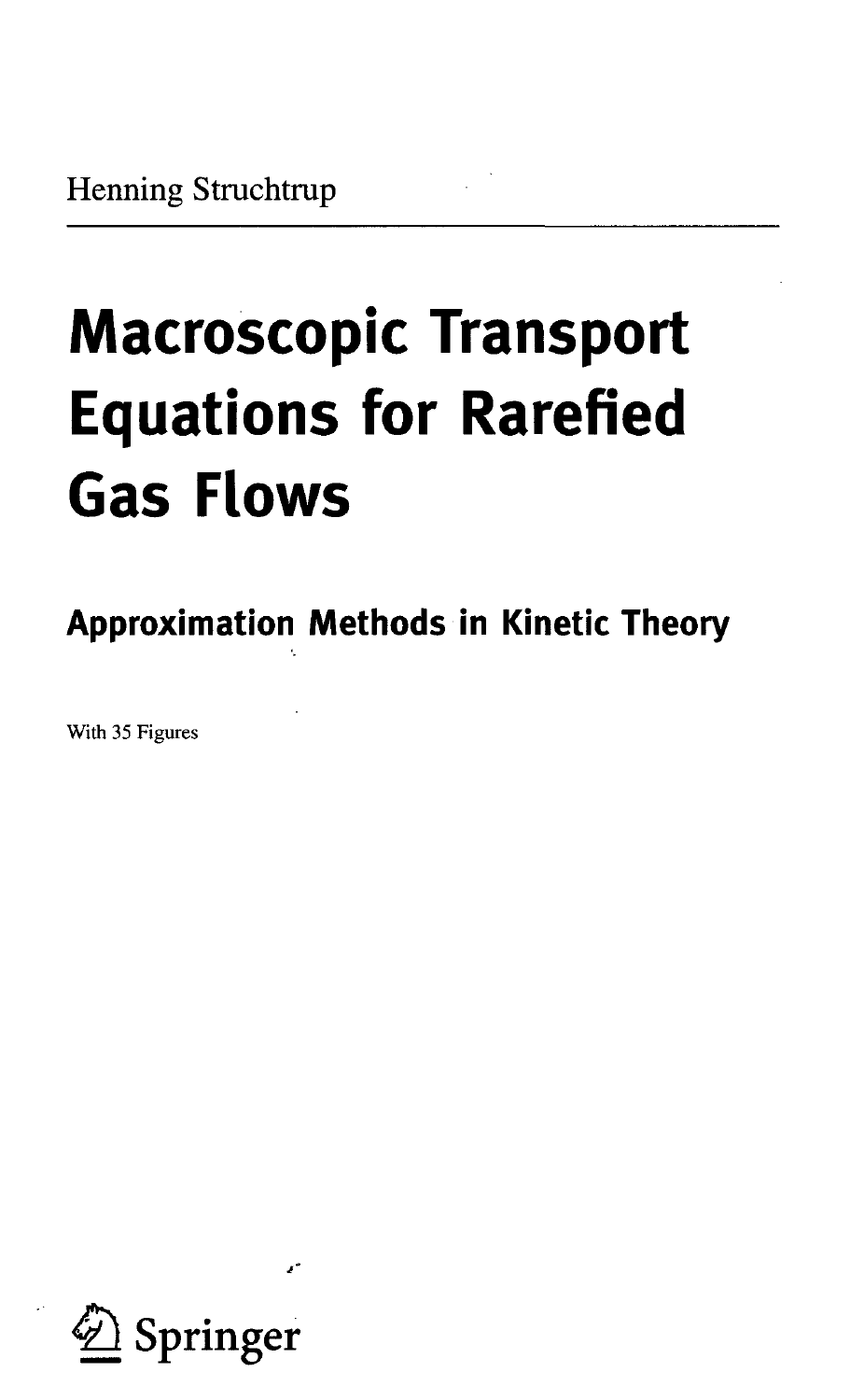## Contents

 $\mathcal{L}$ 

| 1        |         |                                                                                                                          | $\mathbf{1}$    |
|----------|---------|--------------------------------------------------------------------------------------------------------------------------|-----------------|
| 1.1      |         |                                                                                                                          | $\mathbf{1}$    |
|          | 1.2     |                                                                                                                          | $6\phantom{1}6$ |
|          | 1.3     | Length scales $\dots\dots\dots\dots\dots\dots\dots\dots\dots\dots\dots\dots\dots\dots\dots\dots\dots$                    | $\overline{7}$  |
|          | 1.4     |                                                                                                                          | 9               |
|          | 1.5     | Estimates for viscosity and heat conductivity                                                                            | 10              |
|          | 1.6     | Knudsen number and microscale effects                                                                                    | 11              |
|          |         |                                                                                                                          | 12              |
| $\bf{2}$ |         |                                                                                                                          | 15              |
|          | 2.1     |                                                                                                                          | 15              |
|          | 2.2     | Moments of the phase density                                                                                             | 16              |
|          |         | Number, mass density, and velocity<br>2.2.1                                                                              | 16              |
|          |         | 2.2.2<br>Energy, pressure, and temperature                                                                               | 17              |
|          |         | General moments<br>2.2.3                                                                                                 | 19              |
|          |         | The relevance of moments<br>2.2.4                                                                                        | 21              |
|          | 2.3     | Equilibrium and the Maxwellian distribution                                                                              | 21              |
|          | 2.4     | Boundary conditions for the phase density                                                                                | 22              |
|          |         |                                                                                                                          | 24              |
|          |         |                                                                                                                          |                 |
| 3        |         | The Boltzmann equation and its properties                                                                                | 27              |
|          | 3.1     |                                                                                                                          | 27              |
|          |         | 3.1.1                                                                                                                    | 27              |
|          |         | 3.1.2                                                                                                                    | 29              |
|          |         | Potential and differential cross section<br>3.1.3                                                                        | 31              |
|          |         | 3.1.4<br>The Stosszahlansatz                                                                                             | 32              |
|          |         | The Boltzmann equation<br>3.1.5                                                                                          | 33              |
|          | $3.2\,$ |                                                                                                                          | 34              |
|          | 3.3     | Equation of transfer and conservation laws                                                                               | 35              |
|          |         | Equation of transfer<br>3.3.1                                                                                            | 35              |
|          |         | $Conservation$ $laws$ $\ldots$ $\ldots$ $\ldots$ $\ldots$ $\ldots$ $\ldots$ $\ldots$ $\ldots$ $\ldots$ $\ldots$<br>3.3.2 | 36              |
|          |         | 3.3.3                                                                                                                    | 38              |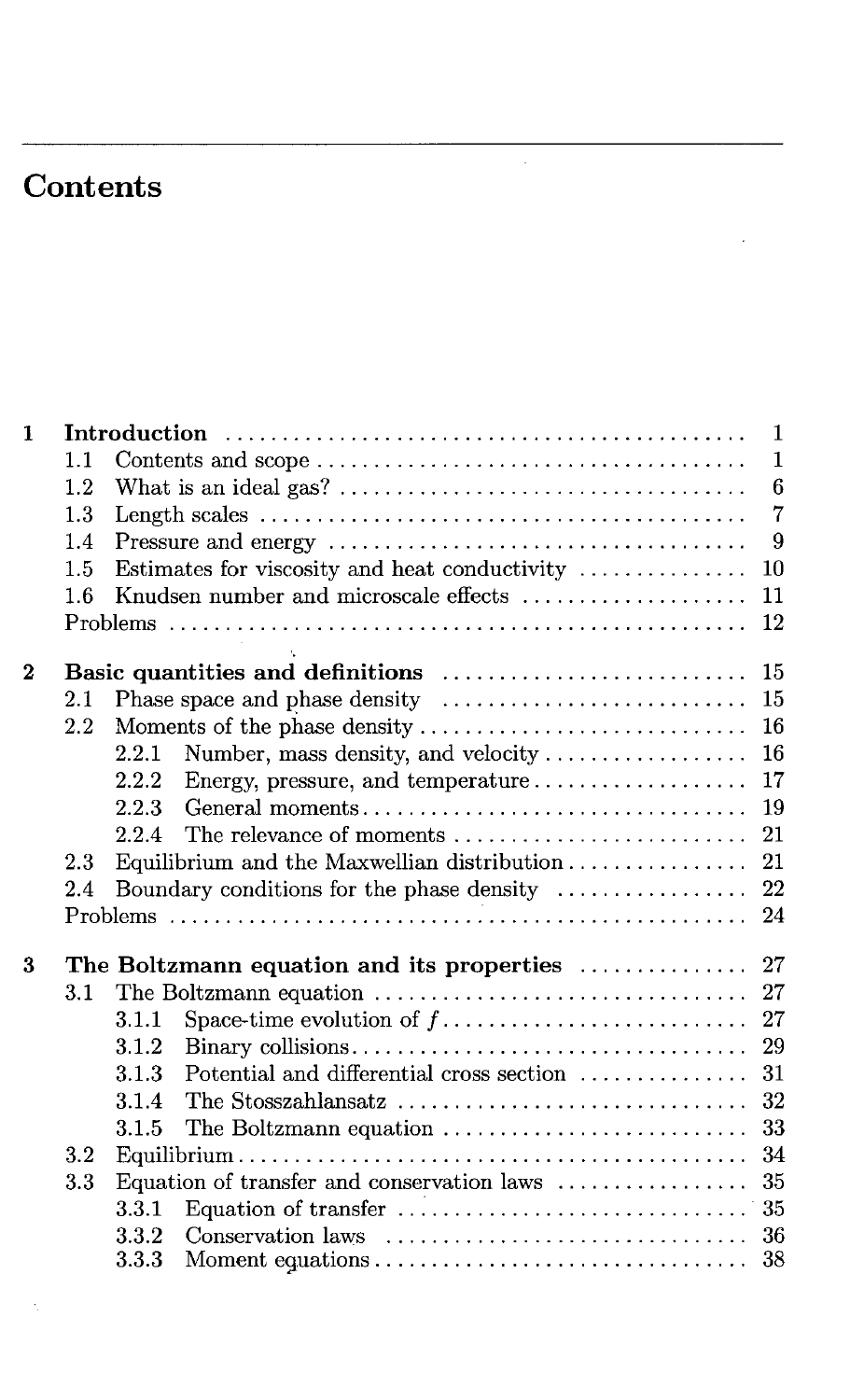$\bar{\gamma}$ 

|   | 3.4 | Entropy and the H-theorem                                                 | 38 |
|---|-----|---------------------------------------------------------------------------|----|
|   |     | 3.4.1                                                                     | 38 |
|   |     | 3.4.2                                                                     | 39 |
|   |     | 3.4.3                                                                     | 40 |
|   |     | Equilibrium and maximum disorder<br>3.4.4                                 | 41 |
|   |     | 3.4.5                                                                     | 42 |
|   | 3.5 |                                                                           | 43 |
|   | 3.6 |                                                                           | 45 |
|   |     | 3.6.1                                                                     | 46 |
|   |     | 3.6.2<br>The ES-BGK model                                                 | 47 |
|   | 3.7 | The Direct Simulation Monte Carlo method                                  | 48 |
|   |     |                                                                           | 49 |
| 4 |     | The Chapman-Enskog method                                                 | 53 |
|   | 4.1 |                                                                           | 53 |
|   |     | The closure problem<br>4.1.1                                              | 53 |
|   |     | Dimensionless and scaled Boltzmann and ES-BGK<br>4.1.2                    |    |
|   |     |                                                                           | 55 |
|   |     | The Chapman-Enskog expansion<br>4.1.3                                     | 56 |
|   | 4.2 | The CE expansion for the ES-BGK model                                     | 57 |
|   |     | 4.2.1<br>General arguments                                                | 57 |
|   |     | 4.2.2<br>Zeroth order: Euler equations                                    | 58 |
|   |     | First order: Navier-Stokes-Fourier equations<br>4.2.3                     | 59 |
|   |     | Second order: Burnett equations<br>4.2.4                                  | 60 |
|   | 4.3 | CE expansion for power potentials                                         | 62 |
|   |     | First order: Navier-Stokes-Fourier laws<br>4.3.1                          | 62 |
|   |     | 4.3.2<br>Second order: Burnett equations                                  | 67 |
|   |     | 4.3.3<br>Third order: Super-Burnett equations                             | 68 |
|   |     | Augmented Burnett equations<br>4.3.4                                      | 69 |
|   |     | BGK-Burnett equations<br>4.3.5                                            | 70 |
|   | 4.4 |                                                                           | 70 |
|   |     | The second law to first order<br>4.4.1                                    | 70 |
|   |     | The H-theorem in higher order expansions<br>4.4.2                         | 71 |
|   |     |                                                                           | 73 |
|   |     |                                                                           |    |
| 5 |     |                                                                           | 75 |
|   | 5.1 | Moment equations as infinite coupled system                               | 75 |
|   | 5.2 | Equations for trace-free central moments $\dots\dots\dots\dots\dots\dots$ | 77 |
|   |     | 5.2.1<br>Generic moment equation                                          | 77 |
|   |     | 5.2.2<br>Conservation laws                                                | 78 |
|   |     | 5.2.3<br>Scalar moments                                                   | 79 |
|   |     | 5.2.4<br>Vector moments                                                   | 79 |
|   |     | 5.2.5<br>Rank-2 tensor moments                                            | 80 |
|   |     | 5.2.6                                                                     | 80 |
|   |     |                                                                           |    |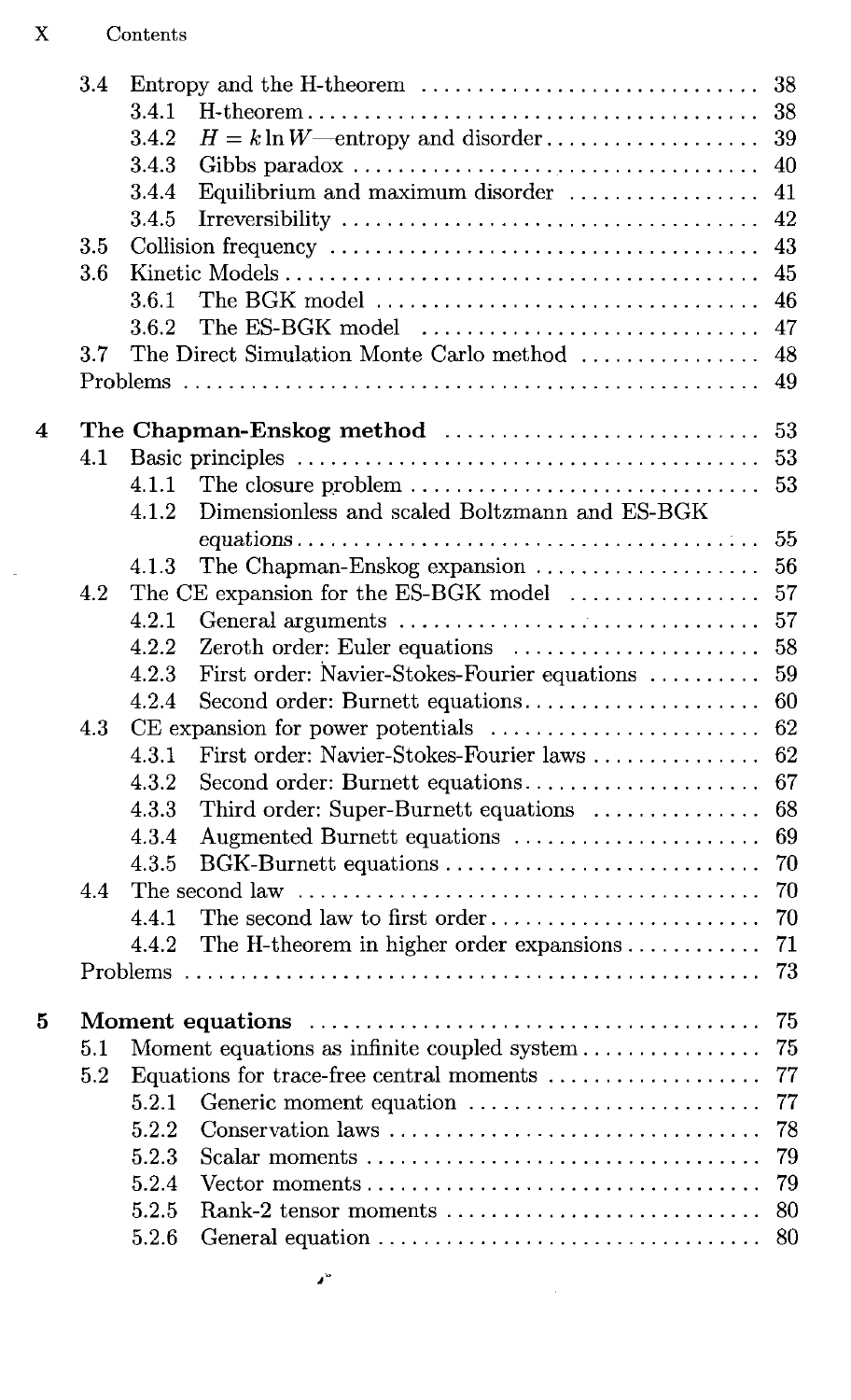|   | 5.3 | 5.3.1<br>5.3.2<br>5.3.3<br>5.3.4<br>5.3.5 | 80<br>81<br>81<br>$ES-BGK \text{ model} \dots \dots \dots \dots \dots \dots \dots \dots \dots \dots \dots \dots$<br>82<br>Maxwell molecules<br>Linear production terms<br>84<br>85 |
|---|-----|-------------------------------------------|------------------------------------------------------------------------------------------------------------------------------------------------------------------------------------|
| 6 |     |                                           | 87                                                                                                                                                                                 |
|   | 6.1 |                                           | Closed moment systems by Grad's method<br>87                                                                                                                                       |
|   |     | 6.1.1                                     | 87                                                                                                                                                                                 |
|   |     | 6.1.2                                     | Grad's 13 moment equations<br>89                                                                                                                                                   |
|   |     | 6.1.3                                     | Grad's 26 moment equations<br>91                                                                                                                                                   |
|   |     | 6.1.4                                     | Extended moment sets<br>92                                                                                                                                                         |
|   | 6.2 |                                           | 93<br>Remarks on Grad-type equations                                                                                                                                               |
|   |     | 6.2.1                                     | 93<br>Large moment numbers                                                                                                                                                         |
|   |     | 6.2.2                                     | Moment systems and its competitors<br>95                                                                                                                                           |
|   |     | 6.2.3                                     | 95<br>Mathematical properties                                                                                                                                                      |
|   | 6.3 |                                           | CE expansion of Grad's moment equations<br>96                                                                                                                                      |
|   |     | 6.3.1                                     | Grad and CE phase density for Maxwell molecules                                                                                                                                    |
|   |     |                                           | and BGK model<br>96                                                                                                                                                                |
|   |     | 6.3.2                                     | 97                                                                                                                                                                                 |
|   |     | 6.3.3                                     | 99                                                                                                                                                                                 |
|   |     | 6.3.4                                     | Maxwellian iteration<br>99                                                                                                                                                         |
|   | 6.4 |                                           |                                                                                                                                                                                    |
|   | 6.5 |                                           |                                                                                                                                                                                    |
|   | 6.6 |                                           | Entropy maximization/Extended Thermodynamics  104                                                                                                                                  |
|   |     | 6.6.1                                     | Brief outline of entropy maximization  104                                                                                                                                         |
|   |     | 6.6.2                                     |                                                                                                                                                                                    |
|   |     | 6.6.3                                     |                                                                                                                                                                                    |
|   |     |                                           |                                                                                                                                                                                    |
| 7 |     |                                           |                                                                                                                                                                                    |
|   | 7.1 |                                           | Grad distributions as pseudo-equilibrium manifolds  109                                                                                                                            |
|   | 7.2 |                                           |                                                                                                                                                                                    |
|   | 7.3 |                                           |                                                                                                                                                                                    |
|   | 7.4 |                                           | Euler and Navier-Stokes-Fourier equations 114                                                                                                                                      |
|   | 7.5 |                                           |                                                                                                                                                                                    |
|   | 7.6 |                                           |                                                                                                                                                                                    |
|   | 7.7 |                                           |                                                                                                                                                                                    |
|   |     | 7.7.1                                     |                                                                                                                                                                                    |
|   |     | 7.7.2                                     | Comparison with R13 equations 119                                                                                                                                                  |

 $\mathcal{L}^{\text{max}}_{\text{max}}$  , where  $\mathcal{L}^{\text{max}}_{\text{max}}$ 

 $\mathcal{L}^{\text{max}}_{\text{max}}$  and  $\mathcal{L}^{\text{max}}_{\text{max}}$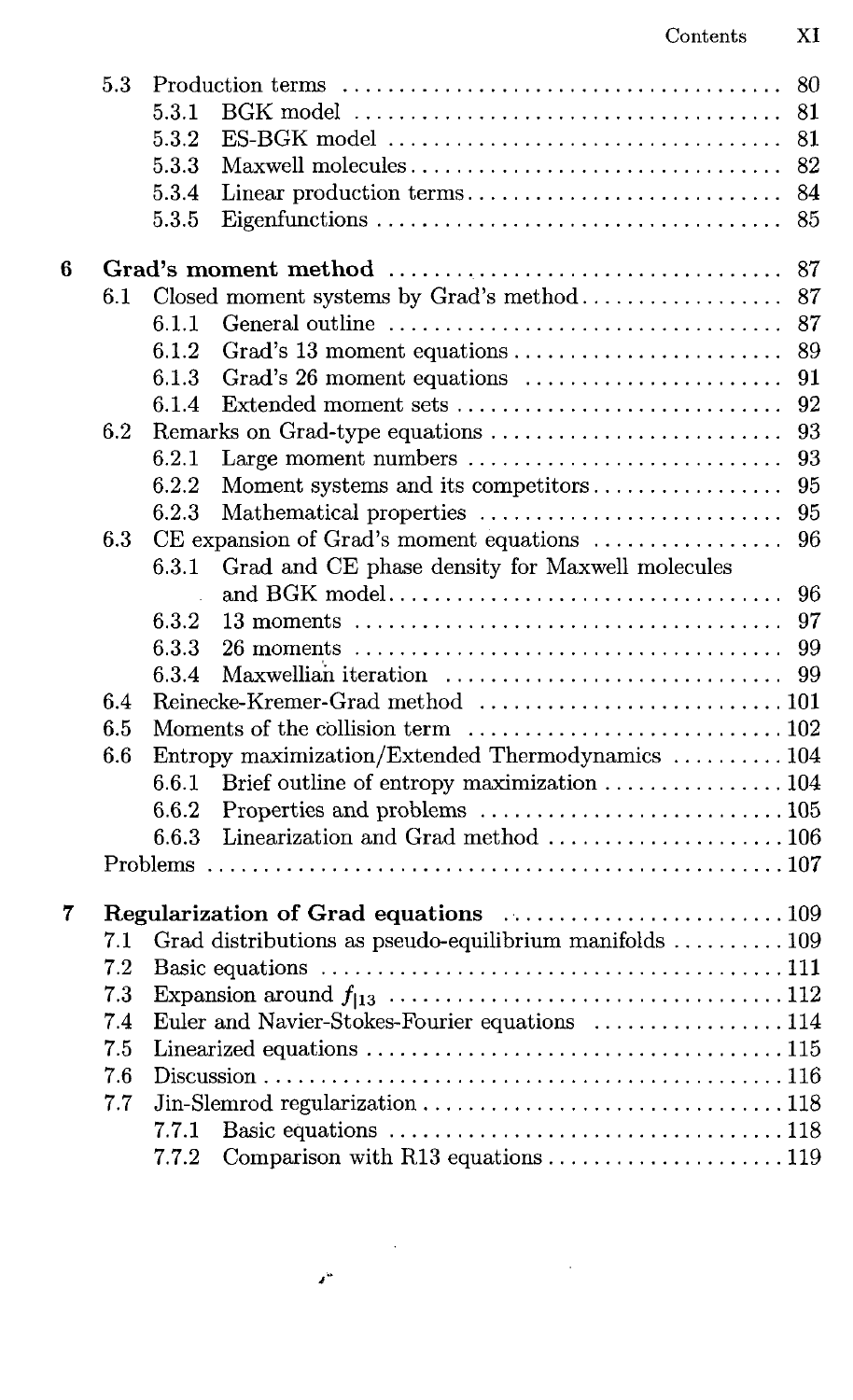| 8.1<br>The order of magnitude of moments  126<br>8.2<br>Zeroth and first order expansion126<br>8.2.1<br>8.2.2<br>Minimal number of moments of order $\mathcal{O}(\varepsilon)$ 127<br>8.2.3<br>The transport equations with $2^{nd}$ order accuracy 129<br>8.3<br>The conservation laws and the definition of $\lambda - th$<br>8.3.1<br>Zeroth order accuracy: Euler equations  129<br>8.3.2<br>Collision moments for vectors and tensors 130<br>8.3.3<br>Equations for pressure deviator and heat flux 130<br>8.3.4<br>First order accuracy: Navier-Stokes-Fourier equations 131<br>8.3.5<br>Second order accuracy: 13 moment theory  133<br>8.3.6<br>8.3.7<br>Third order accuracy: R13 equations 136<br>8.4<br>8.5<br>8.5.1<br>8.5.2<br>Comparison with Chapman-Enskog method 139<br>8.5.3<br>Comparison with the Grad method  140<br>Comparison with the original derivation of the R13<br>8.5.4<br>Comparison with consistently ordered extended<br>8.5.5<br>Comparison with Jin-Slemrod equations  143<br>8.5.6<br>Macroscopic transport equations for rarefied gas flows  145<br>9<br>9.1<br>9.2<br>9.2.1<br>Chapman-Enskog expansion  147<br>9.2.2<br>Moment equations for Maxwell molecules  150<br>9.2.3<br>Moment equations for general molecule types  152<br>9.2.4<br>9.3<br>9.3.1 |
|--------------------------------------------------------------------------------------------------------------------------------------------------------------------------------------------------------------------------------------------------------------------------------------------------------------------------------------------------------------------------------------------------------------------------------------------------------------------------------------------------------------------------------------------------------------------------------------------------------------------------------------------------------------------------------------------------------------------------------------------------------------------------------------------------------------------------------------------------------------------------------------------------------------------------------------------------------------------------------------------------------------------------------------------------------------------------------------------------------------------------------------------------------------------------------------------------------------------------------------------------------------------------------------------------|
|                                                                                                                                                                                                                                                                                                                                                                                                                                                                                                                                                                                                                                                                                                                                                                                                                                                                                                                                                                                                                                                                                                                                                                                                                                                                                                  |
|                                                                                                                                                                                                                                                                                                                                                                                                                                                                                                                                                                                                                                                                                                                                                                                                                                                                                                                                                                                                                                                                                                                                                                                                                                                                                                  |
|                                                                                                                                                                                                                                                                                                                                                                                                                                                                                                                                                                                                                                                                                                                                                                                                                                                                                                                                                                                                                                                                                                                                                                                                                                                                                                  |
|                                                                                                                                                                                                                                                                                                                                                                                                                                                                                                                                                                                                                                                                                                                                                                                                                                                                                                                                                                                                                                                                                                                                                                                                                                                                                                  |
|                                                                                                                                                                                                                                                                                                                                                                                                                                                                                                                                                                                                                                                                                                                                                                                                                                                                                                                                                                                                                                                                                                                                                                                                                                                                                                  |
|                                                                                                                                                                                                                                                                                                                                                                                                                                                                                                                                                                                                                                                                                                                                                                                                                                                                                                                                                                                                                                                                                                                                                                                                                                                                                                  |
|                                                                                                                                                                                                                                                                                                                                                                                                                                                                                                                                                                                                                                                                                                                                                                                                                                                                                                                                                                                                                                                                                                                                                                                                                                                                                                  |
|                                                                                                                                                                                                                                                                                                                                                                                                                                                                                                                                                                                                                                                                                                                                                                                                                                                                                                                                                                                                                                                                                                                                                                                                                                                                                                  |
|                                                                                                                                                                                                                                                                                                                                                                                                                                                                                                                                                                                                                                                                                                                                                                                                                                                                                                                                                                                                                                                                                                                                                                                                                                                                                                  |
|                                                                                                                                                                                                                                                                                                                                                                                                                                                                                                                                                                                                                                                                                                                                                                                                                                                                                                                                                                                                                                                                                                                                                                                                                                                                                                  |
|                                                                                                                                                                                                                                                                                                                                                                                                                                                                                                                                                                                                                                                                                                                                                                                                                                                                                                                                                                                                                                                                                                                                                                                                                                                                                                  |
|                                                                                                                                                                                                                                                                                                                                                                                                                                                                                                                                                                                                                                                                                                                                                                                                                                                                                                                                                                                                                                                                                                                                                                                                                                                                                                  |
|                                                                                                                                                                                                                                                                                                                                                                                                                                                                                                                                                                                                                                                                                                                                                                                                                                                                                                                                                                                                                                                                                                                                                                                                                                                                                                  |
|                                                                                                                                                                                                                                                                                                                                                                                                                                                                                                                                                                                                                                                                                                                                                                                                                                                                                                                                                                                                                                                                                                                                                                                                                                                                                                  |
|                                                                                                                                                                                                                                                                                                                                                                                                                                                                                                                                                                                                                                                                                                                                                                                                                                                                                                                                                                                                                                                                                                                                                                                                                                                                                                  |
|                                                                                                                                                                                                                                                                                                                                                                                                                                                                                                                                                                                                                                                                                                                                                                                                                                                                                                                                                                                                                                                                                                                                                                                                                                                                                                  |
|                                                                                                                                                                                                                                                                                                                                                                                                                                                                                                                                                                                                                                                                                                                                                                                                                                                                                                                                                                                                                                                                                                                                                                                                                                                                                                  |
|                                                                                                                                                                                                                                                                                                                                                                                                                                                                                                                                                                                                                                                                                                                                                                                                                                                                                                                                                                                                                                                                                                                                                                                                                                                                                                  |
|                                                                                                                                                                                                                                                                                                                                                                                                                                                                                                                                                                                                                                                                                                                                                                                                                                                                                                                                                                                                                                                                                                                                                                                                                                                                                                  |
|                                                                                                                                                                                                                                                                                                                                                                                                                                                                                                                                                                                                                                                                                                                                                                                                                                                                                                                                                                                                                                                                                                                                                                                                                                                                                                  |
|                                                                                                                                                                                                                                                                                                                                                                                                                                                                                                                                                                                                                                                                                                                                                                                                                                                                                                                                                                                                                                                                                                                                                                                                                                                                                                  |
|                                                                                                                                                                                                                                                                                                                                                                                                                                                                                                                                                                                                                                                                                                                                                                                                                                                                                                                                                                                                                                                                                                                                                                                                                                                                                                  |
|                                                                                                                                                                                                                                                                                                                                                                                                                                                                                                                                                                                                                                                                                                                                                                                                                                                                                                                                                                                                                                                                                                                                                                                                                                                                                                  |
|                                                                                                                                                                                                                                                                                                                                                                                                                                                                                                                                                                                                                                                                                                                                                                                                                                                                                                                                                                                                                                                                                                                                                                                                                                                                                                  |
|                                                                                                                                                                                                                                                                                                                                                                                                                                                                                                                                                                                                                                                                                                                                                                                                                                                                                                                                                                                                                                                                                                                                                                                                                                                                                                  |
|                                                                                                                                                                                                                                                                                                                                                                                                                                                                                                                                                                                                                                                                                                                                                                                                                                                                                                                                                                                                                                                                                                                                                                                                                                                                                                  |
|                                                                                                                                                                                                                                                                                                                                                                                                                                                                                                                                                                                                                                                                                                                                                                                                                                                                                                                                                                                                                                                                                                                                                                                                                                                                                                  |
|                                                                                                                                                                                                                                                                                                                                                                                                                                                                                                                                                                                                                                                                                                                                                                                                                                                                                                                                                                                                                                                                                                                                                                                                                                                                                                  |
|                                                                                                                                                                                                                                                                                                                                                                                                                                                                                                                                                                                                                                                                                                                                                                                                                                                                                                                                                                                                                                                                                                                                                                                                                                                                                                  |
|                                                                                                                                                                                                                                                                                                                                                                                                                                                                                                                                                                                                                                                                                                                                                                                                                                                                                                                                                                                                                                                                                                                                                                                                                                                                                                  |
|                                                                                                                                                                                                                                                                                                                                                                                                                                                                                                                                                                                                                                                                                                                                                                                                                                                                                                                                                                                                                                                                                                                                                                                                                                                                                                  |
|                                                                                                                                                                                                                                                                                                                                                                                                                                                                                                                                                                                                                                                                                                                                                                                                                                                                                                                                                                                                                                                                                                                                                                                                                                                                                                  |
|                                                                                                                                                                                                                                                                                                                                                                                                                                                                                                                                                                                                                                                                                                                                                                                                                                                                                                                                                                                                                                                                                                                                                                                                                                                                                                  |
| Chapman-Enskog expansion 154<br>9.3.2                                                                                                                                                                                                                                                                                                                                                                                                                                                                                                                                                                                                                                                                                                                                                                                                                                                                                                                                                                                                                                                                                                                                                                                                                                                            |
| Moment equations for Maxwell molecules  155<br>9.3.3                                                                                                                                                                                                                                                                                                                                                                                                                                                                                                                                                                                                                                                                                                                                                                                                                                                                                                                                                                                                                                                                                                                                                                                                                                             |
| Moment equations for general molecule types  157<br>9.3.4                                                                                                                                                                                                                                                                                                                                                                                                                                                                                                                                                                                                                                                                                                                                                                                                                                                                                                                                                                                                                                                                                                                                                                                                                                        |
| 9.4                                                                                                                                                                                                                                                                                                                                                                                                                                                                                                                                                                                                                                                                                                                                                                                                                                                                                                                                                                                                                                                                                                                                                                                                                                                                                              |
| 9.4.1                                                                                                                                                                                                                                                                                                                                                                                                                                                                                                                                                                                                                                                                                                                                                                                                                                                                                                                                                                                                                                                                                                                                                                                                                                                                                            |
|                                                                                                                                                                                                                                                                                                                                                                                                                                                                                                                                                                                                                                                                                                                                                                                                                                                                                                                                                                                                                                                                                                                                                                                                                                                                                                  |
| 9.4.2                                                                                                                                                                                                                                                                                                                                                                                                                                                                                                                                                                                                                                                                                                                                                                                                                                                                                                                                                                                                                                                                                                                                                                                                                                                                                            |
| 9.4.3                                                                                                                                                                                                                                                                                                                                                                                                                                                                                                                                                                                                                                                                                                                                                                                                                                                                                                                                                                                                                                                                                                                                                                                                                                                                                            |
| Moment equations for Maxwell molecules  159<br>Moment equations for general molecule types $\dots \dots \dots 160$<br>9.4.4                                                                                                                                                                                                                                                                                                                                                                                                                                                                                                                                                                                                                                                                                                                                                                                                                                                                                                                                                                                                                                                                                                                                                                      |

 $\mathbb{Z}^d$ 

 $\mathcal{A}$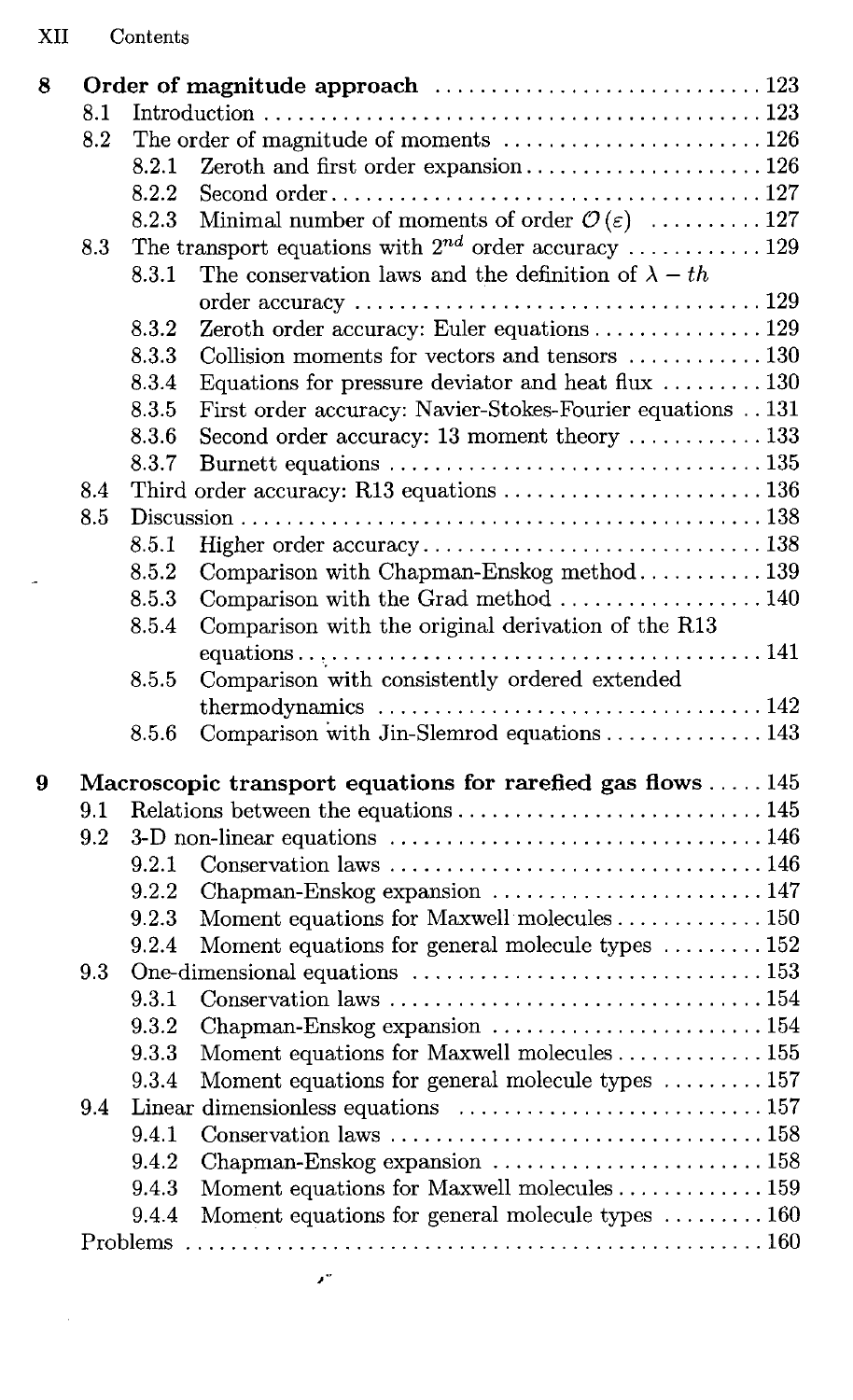| 10 |                                                                                                         |  |
|----|---------------------------------------------------------------------------------------------------------|--|
|    |                                                                                                         |  |
|    |                                                                                                         |  |
|    | 10.1.2 Linear one-dimensional equations 163                                                             |  |
|    | 10.1.3 Euler equations, speed of sound  163                                                             |  |
|    |                                                                                                         |  |
|    |                                                                                                         |  |
|    |                                                                                                         |  |
|    |                                                                                                         |  |
|    | 10.3 Stability analysis for the ES-BGK Burnett equations  170                                           |  |
|    |                                                                                                         |  |
|    |                                                                                                         |  |
| 11 |                                                                                                         |  |
|    |                                                                                                         |  |
|    |                                                                                                         |  |
|    | 11.1.2 Conservation laws and Rankine-Hugoniot relations  176                                            |  |
|    |                                                                                                         |  |
|    | 11.1.4 Shock thickness and asymmetry  178                                                               |  |
|    | 11.1.5 Shocks and Knudsen number 179                                                                    |  |
|    |                                                                                                         |  |
|    |                                                                                                         |  |
|    |                                                                                                         |  |
|    |                                                                                                         |  |
|    |                                                                                                         |  |
|    |                                                                                                         |  |
|    |                                                                                                         |  |
|    | 11.3.1 Transition from Grad's 13 moment equations  188                                                  |  |
|    |                                                                                                         |  |
|    |                                                                                                         |  |
|    |                                                                                                         |  |
|    |                                                                                                         |  |
|    |                                                                                                         |  |
| 12 |                                                                                                         |  |
|    | 12.1 Boundary conditions for moments  197                                                               |  |
|    |                                                                                                         |  |
|    |                                                                                                         |  |
|    |                                                                                                         |  |
|    | 12.1.4 Maxwell-Smoluchowski boundary conditions  201                                                    |  |
|    |                                                                                                         |  |
|    |                                                                                                         |  |
|    | 12.2.1 Couette geometry and conservation laws 203                                                       |  |
|    |                                                                                                         |  |
|    |                                                                                                         |  |
|    | 12.2.4 R13 equations $\ldots \ldots \ldots \ldots \ldots \ldots \ldots \ldots \ldots \ldots \ldots 207$ |  |
|    |                                                                                                         |  |